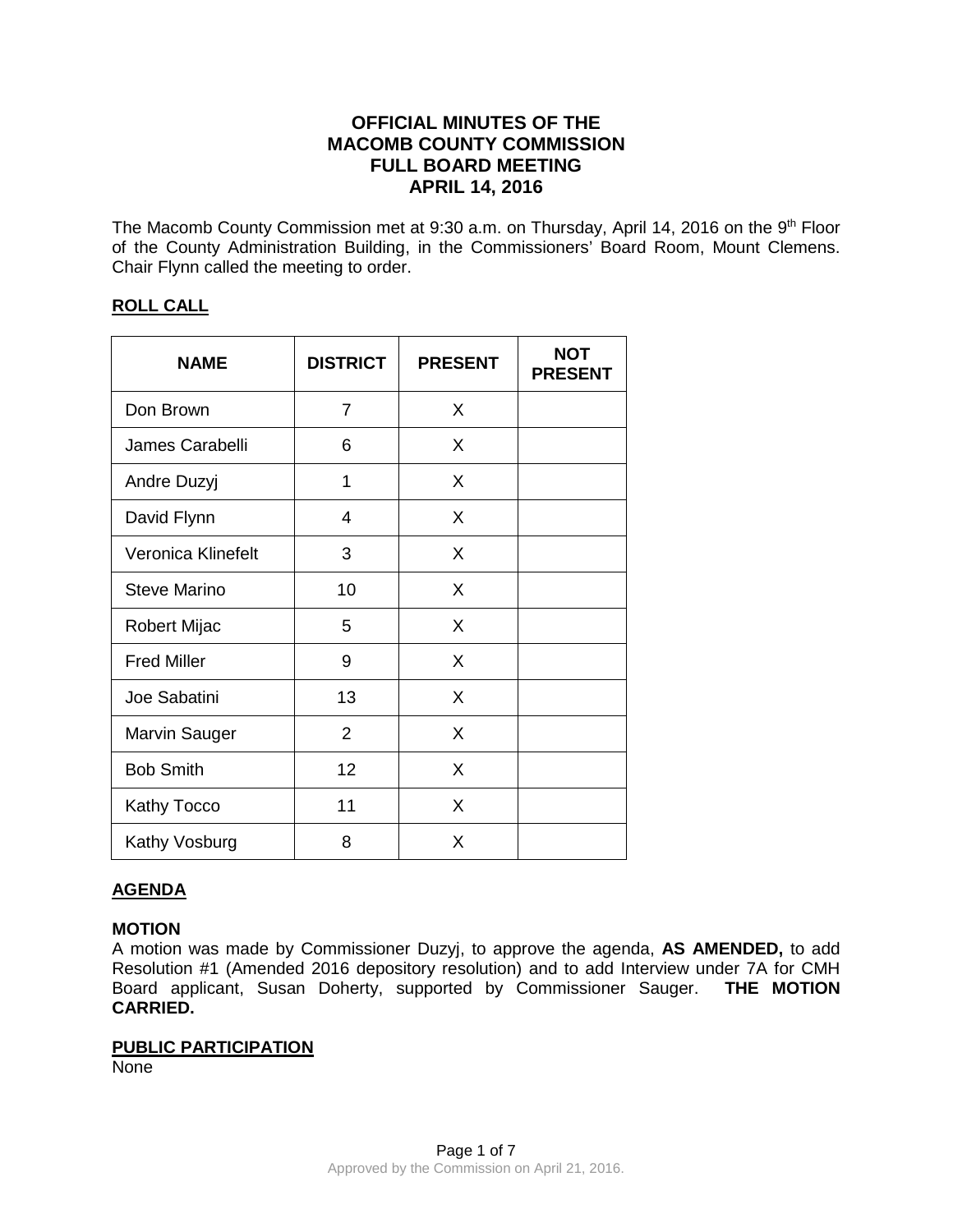## **CORRESPONDENCE FROM EXECUTIVE**

## **MOTION**

**R16-051** A motion was made by Commissioner Miller, to receive and file, supported by Commissioner Carabelli. **THE MOTION CARRIED.** 

## **CHAIRMAN COMMENTS**

Chair Flynn spoke about leaving his position as Board Chair.

#### **INTERVIEW**

Susan Doherty spoke to the Commission about her interest in serving on the CMH Board.

#### **APPOINTMENTS:**

County Executive with Board Concur:

## **CIVIL SERVICE COMMISSION**

1 vacancy; 1 application; unexpired term ending December 31, 2020.

#### **MOTION**

**R16-052** A motion was made by Commissioner Tocco, to approve the appointment of Ronald Geml to the Civil Service Commission, supported by Commissioner Brown. **THE MOTION CARRIED.**

Board Appointment:

## **COMMUNITY MENTAL HEALTH BOARD**

4 vacancies; 10 applications for 3-year terms upon appointment to March 31, 2019.

A roll call vote was taken:

Voting for Bill were: Duzyj, Mijac and Sauger. Bill received 3 votes.

Voting for Brown was: Marino. Brown received 1 vote.

Voting for Burdi were: Duzyj, Flynn, Brown, Miller, Sabatini, Tocco, Vosburg, Sauger, Mijac and Klinefelt. Burdi received 10 votes.

Voting for Busch were: Duzyj, Smith, Flynn, Brown, Miller, Carabelli, Sabatini, Tocco, Vosburg, Marino and Klinefelt. Busch received 11 votes.

Voting for Doherty were: Duzyj, Smith, Flynn, Brown, Miller, Carabelli, Tocco, Sauger, Mijac, Marino and Klinefelt. Doherty received 11 votes.

Voting for Gross were: Smith, Flynn, Miller, Sabatini, Tocco, Sauger, Mijac, Marino and Klinefelt. Gross received 9 votes.

Voting for Hull were: Smith, Brown, Carabelli, Sabatini and Vosburg. Hull received 5 votes.

Voting for Mrosewske was: Vosburg. Mrosewske received 1 vote.

There were 0 votes for Liegghio and Patel.

## **MOTION**

**R16-053** A motion was made by Commissioner Vosburg, to approve the appointments of Lou Burdi, Linda Busch, Susan Doherty and Barry Gross to the Community Mental Health Board, supported by Commissioner Sauger. **THE MOTION CARRIED.**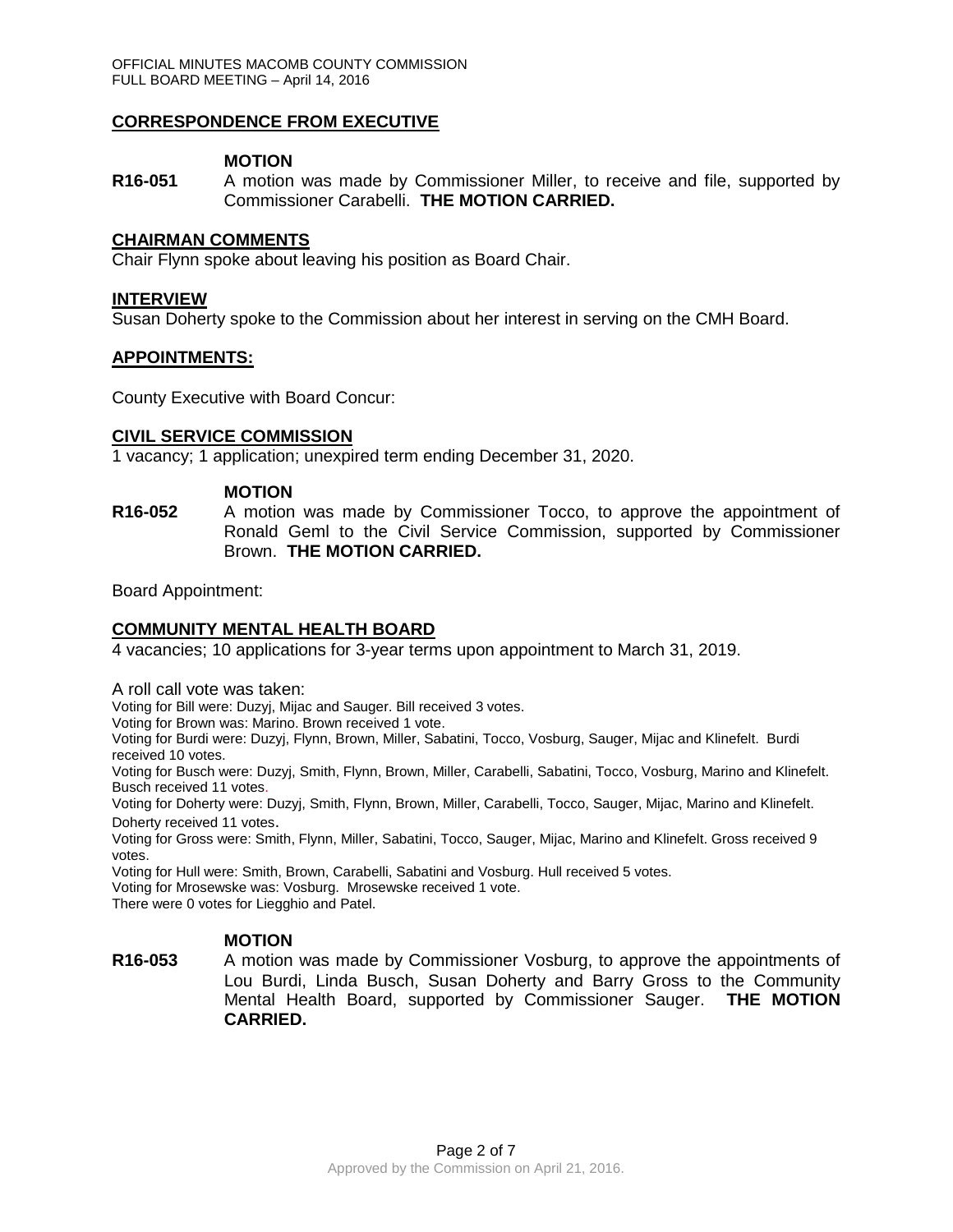OFFICIAL MINUTES MACOMB COUNTY COMMISSION FULL BOARD MEETING – April 14, 2016

County Executive with Board Concur:

## **REGIONAL TRANSIT AUTHORITY (RTA)**

1 reappointment; 3 year term ending March 31, 2019

#### **MOTION**

**R16-054** A motion was made by Commissioner Miller, to approve the re-appointment of Roy Rose to the Regional Transit Authority Board, supported by Commissioner Vosburg. **THE MOTION CARRIED.**

**GOVERNMENT OPERATIONS COMMITTEE MEETING – April 12, 2016**

No report.

## **JPS/HEALTH & HUMAN SERVICES COMMITTEE MEETING – April 13, 2016** No report.

#### **FINANCE COMMITTEE MEETING – April 14, 2016**

The reading of the recommendations from the Finance Committee was waived and a motion was made by Chair Miller, supported by Vice-Chair Brown, to adopt the committee recommendations.

Commissioner Marino asked to separate Items 1,2 and 3: There were no objections:

- **R16-055** Approve an increase in Macomb Community Action's 2015/2016 fiscal year grant fund by \$69,500 due to a funding increase for the Supportive Services for Veteran Families grant; further, this budget action addresses budgetary issues only. It does not constitute the Commission's approval of any County contract. If a contract requires Commission approval under the County's Contracting Policy or the County's Procurement Ordinance, such approval must be sought separately; further, a copy of this Board of Commissioners' action is directed to be delivered forthwith to the Office of the County Executive.
- **R16-056** Approve the Correct Care Solutions contract to continue healthcare services to prisoners with the incumbent vendor; further, a copy of this Board of Commissioners' action is directed to be delivered forthwith to the Office of the County Executive.
- **R16-057** Approve an amendment to the Friend of the Court's 2016 budget to include an additional \$131,809.22; the additional revenue was a result of monies received from the Michigan Department of Health and Human Services Third Party Liability Division; further, this budget action addresses budgetary issues only. It does not constitute the Commission's approval of any County contract. If a contract requires Commission approval under the County's Contracting Policy or the County's Procurement Ordinance, such approval must be sought separately; further, a copy of this Board of Commissioners' action is directed to be delivered forthwith to the Office of the County Executive.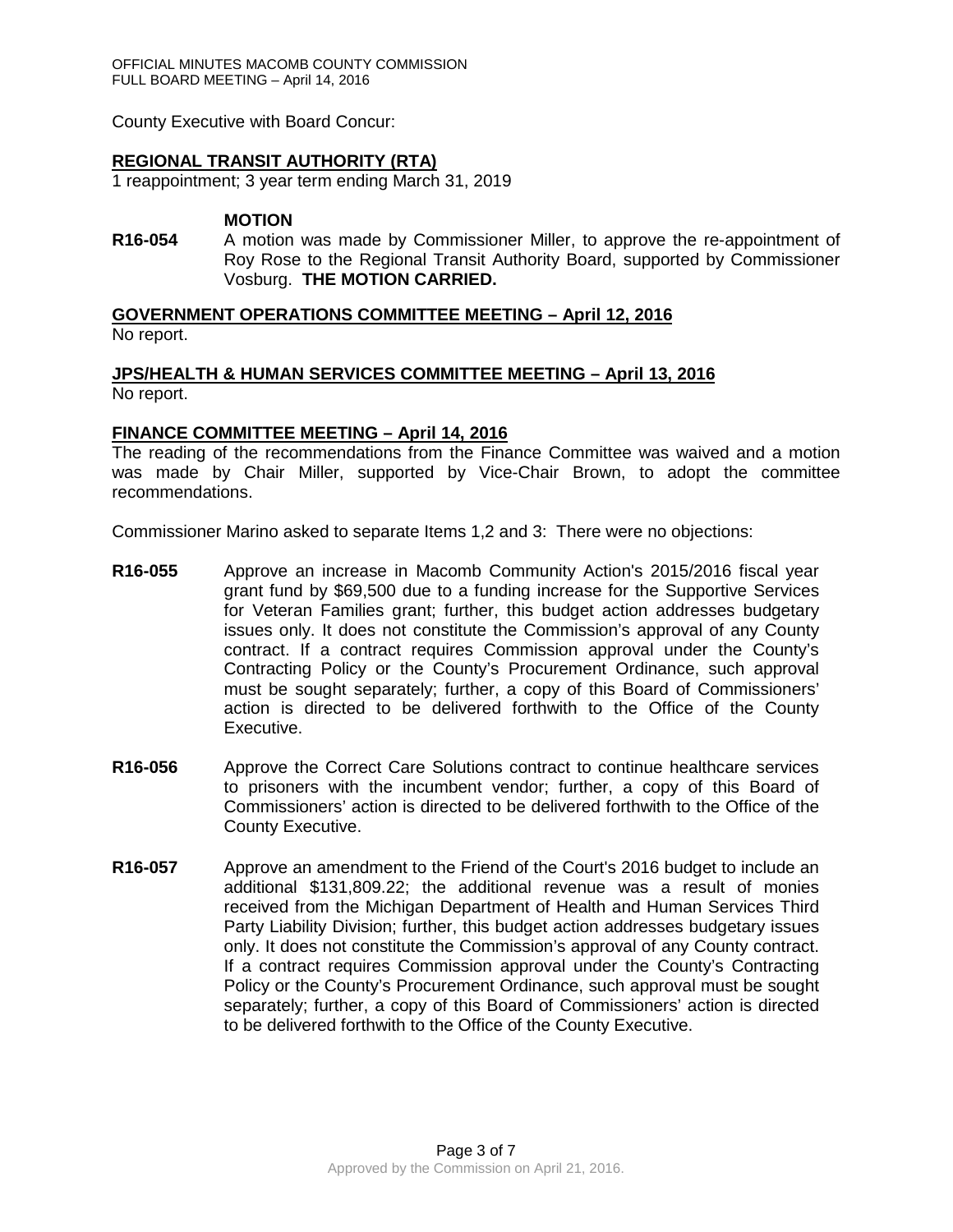**R16-058** Approve the MDOT contract for Van Dyke widening, milling and resurfacing project from West Road to Campground Road; further, a copy of this Board of Commissioners' action is directed to be delivered forthwith to the Office of the County Executive.

## **THE MOTION CARRIED.**

## **SEPARATED MOTIONS**

- **R16-059** Approve the tie-barred agreements between the Health Department and the Michigan Association of United Ways and the Health Department and the Macomb Children's Healthcare Access Program (MCHAP), for facilitating Medicaid Outreach activities reimbursement to MCHAP; further, a copy of this Board of Commissioners' action is directed to be delivered forthwith to the Office of the County Executive. (Marino abstained)
- **R16-060** Approve a budget amendment to the Health Department's 2015/2016 Fiscal Grant Fund for \$400,000; further, this budget action addresses budgetary issues only. It does not constitute the Commission's approval of any County contract. If a contract requires Commission approval under the County's Contracting Policy or the County's Procurement Ordinance, such approval must be sought separately; further, a copy of this Board of Commissioners' action is directed to be delivered forthwith to the Office of the County Executive. (Marino abstained)
- **R16-061** Approve a request by the Macomb County Health Department to increase the Health Department 2015/2016 Fiscal Grant Fund by \$42,244; further, this budget action addresses budgetary issues only. It does not constitute the Commission's approval of any County contract. If a contract requires Commission approval under the County's Contracting Policy or the County's Procurement Ordinance, such approval must be sought separately; further, a copy of this Board of Commissioners' action is directed to be delivered forthwith to the Office of the County Executive. (Marino abstained)

## **THE SEPARATED MOTIONS CARRIED.** (Marino abstained)

## **DISCUSSION AND VOTE ON COMPENSATION ORDINANCE FOR COUNTY ELECTED OFFICIALS AND BOARD OF COMMISSIONERS**

## **R16-062 MOTION**

A motion was made by Commissioner Duzyj, to recommend that the Board of Commissioners adopt an ordinance to establish the compensation of Macomb County Commissioners and Countywide Elected Officials pursuant to Section 10.11.1 of the Home Rule Charter of Macomb County, Michigan, supported by Commissioner Sauger.

Without objection, the following friendly amendments were made by Commissioner Duzyj: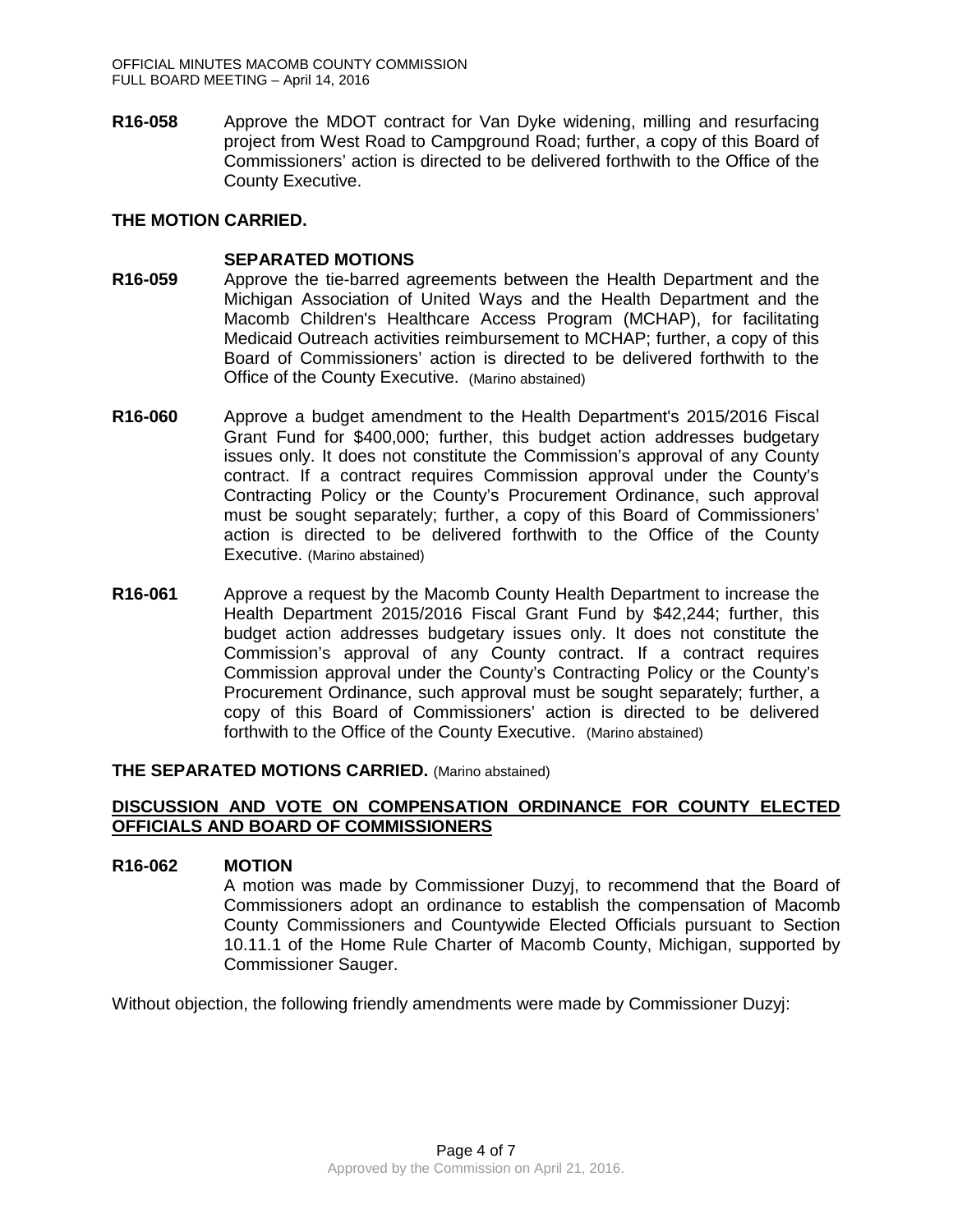## **FRIENDLY AMENDMENT**

Commissioner Duzyj offered a friendly amendment to amend Section 3.A., to add the following, "*subject to a \$150 reduction for each day a Commissioner fails to attend a Full Board or assigned Committee Meeting(s), which the Commissioner is expected to attend, but is absent. The pay reduction shall not apply to any meeting that was added or changed after the date the Board of Commissioners' calendar of meetings is first adopted. Each Commissioner shall be permitted up to six (6) absences a year without reducing his/her salary"*.

## **FRIENDLY AMENDMENT**

Commissioner Duzyj offered a friendly amendment to add Section E.2.*, "A Commissioner may petition for an absence to be excused if a county-related obligation or activity that overlaps with a scheduled Full Board or assigned committee meeting(s). The Commissioner must petition by providing notification to the Board Chair's office. The Board Chair must make a motion for the absence to be excused on behalf of the absent Commissioner at the next scheduled Full Board meeting. A 2/3 majority vote is required to approve. An approved excused absence will not count towards the six (6) absences permitted each year (Section 3.A.) per Commissioner"*.

#### A roll call vote was taken:

Voting Yes were: Duzyj, Sauger, Smith, Vosburg, Brown, Carabelli, Mijac, Sabatini and Flynn. There were 9 yes votes. Voting No were: Klinefelt, Marino, Miller and Tocco. There were 4 no votes.

## **THE MOTION CARRIED.**

## **RESOLUTIONS**

## **MOTION**

A motion was made by Commissioner Carabelli, to adopt the following Resolution, supported by Commissioner Vosburg.

**R16-063** Amended 2016 depository resolution (offered by Miller; recommended by Finance Committee on 04/14/16)

## **THE MOTION CARRIED.**

## **PROCLAMATIONS**

## **MOTION**

A motion was made by Commissioner Vosburg, to adopt the following Proclamations in their entirety, supported by Commissioner Sauger.

- **R16-064** Proclaiming April as Sexual Assault Awareness Month in Macomb County (offered by Board Chair; include all commissioners; recommended by Government Operations Committee on 04/12/16)
- **R16-065** Honoring Tyler Kolassa on earning the Michigan All-State Championship Title (offered by Sauger; recommended by Government Operations Committee on 04/12/16)
- **R16-066** Commending Jill Smith Retirement (offered by Board Chair; include all commissioners; recommended by Government Operations Committee on 04/12/16)

## **THE MOTION CARRIED.**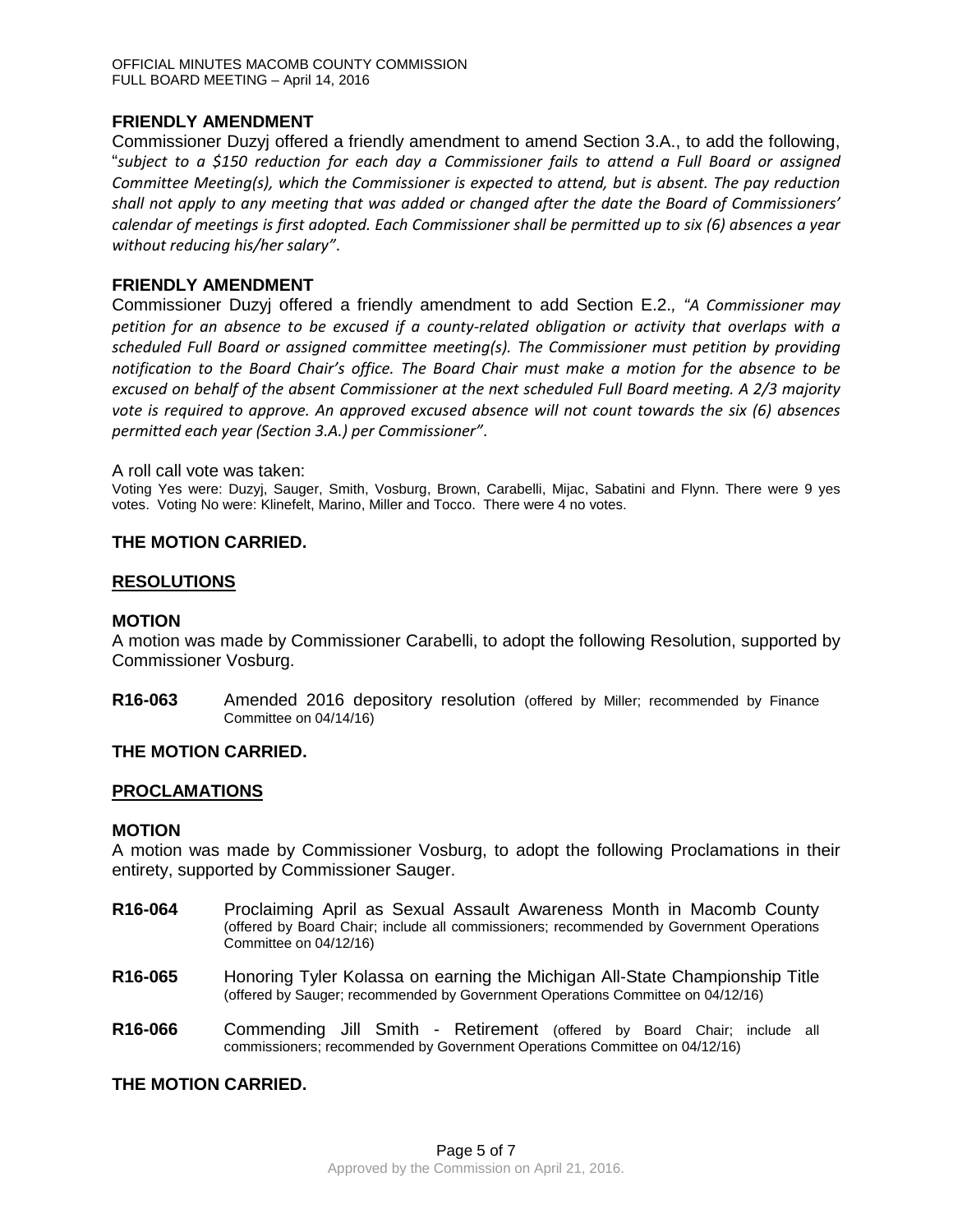## **CORRESPONDENCE:**

a) March 14, 2016: Correspondence from City of Sterling Heights re: Public Hearing for proposed Third amended and restated local development finance authority development plan and tax increment finance plan.

## **MOTION**

**R16-067** A motion was made by Commissioner Mijac, to receive and file March 14, 2016 correspondence from City of Sterling Heights re: Public Hearing for proposed Third amended and restated local development finance authority development plan and tax increment finance plan, supported by Commissioner Marino. **THE MOTION CARRIED.**

## **NEW BUSINESS**

Commissioner Carabelli asked independent counsel if an ordinance can be adopted requiring Board of Commissioners, after the first 6 months, to set pay for succeeding terms for county elected officials.

## **PUBLIC PARTICIPATION**

Independent Counsel introduced Attorney Catherine Mish.

## **EXECUTIVE SESSION TO DISCUSS AN ATTORNEY/CLIENT PRIVILEGED MEMORANDUM FROM INDEPENDENT COUNSEL DATED APRIL 12, 2016**

## **MOTION**

A motion was made by Commissioner Marino to enter into executive session, supported by Commissioner Carabelli.

A roll call vote was taken:

Voting Yes were: Marino, Carabelli, Duzyj, Klinefelt, Mijac, Miller, Sabatini, Sauger, Smith, Vosburg, Brown, Tocco and Flynn. There were 13 Yes votes. There were 0 No votes.

# **THE MOTION CARRIED.**

The Board entered executive session at 10:16 a.m., with it ending at 10:45 a.m.